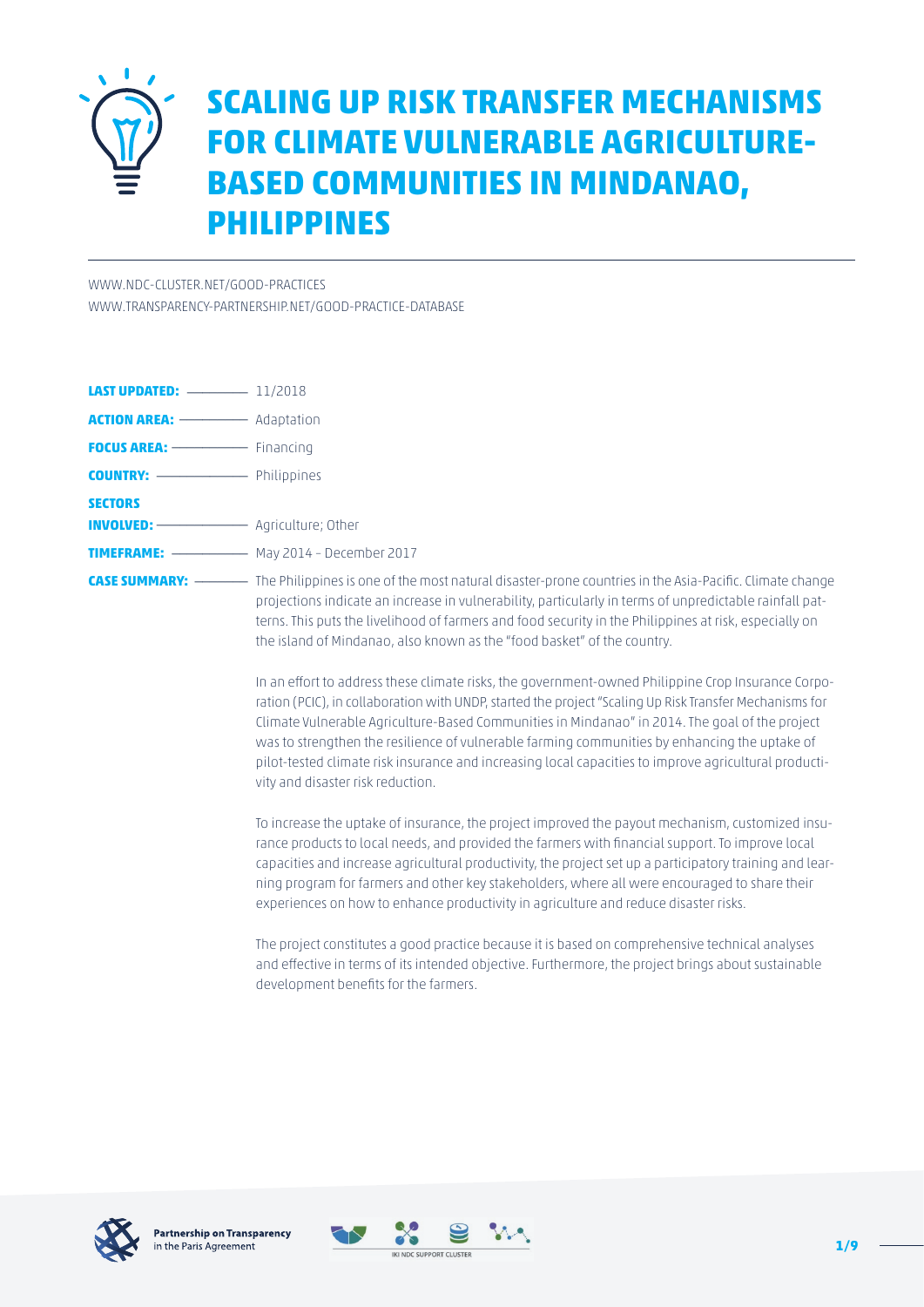

### **SCALING UP RISK TRANSFER MECHANISMS FOR CLIMATE VULNERABLE AGRICULTURE-BASED COMMUNITIES IN MINDANAO, PHILIPPINES**

| <b>Primary</b><br><b>Objectives</b> | Make WIBI rice and corn insurance more attractive to small-<br>scale farmers by improving its design, affordability and<br>availability |  |
|-------------------------------------|-----------------------------------------------------------------------------------------------------------------------------------------|--|
|                                     | Strengthen farmer capacities to increase agricultural producti-<br>vity and better withstand disaster risks                             |  |
|                                     |                                                                                                                                         |  |
|                                     | Customize insurance and improve payout mechanism                                                                                        |  |
|                                     | Provide premium support                                                                                                                 |  |
| <b>Activities</b>                   | Legislative bills that favour private insurance companies to<br>promote WIBI                                                            |  |
|                                     | Training workshops to improve crop productivity                                                                                         |  |
|                                     | Development of literacy material and awareness workshops<br>on disaster risk management for all stakeholders                            |  |
|                                     |                                                                                                                                         |  |
|                                     | Creation of a standardized, replicable weather based index                                                                              |  |
| <b>Outcomes</b>                     | Increased coverage of WIBI scheme                                                                                                       |  |
|                                     | Accurate, timely payouts to farmers                                                                                                     |  |
|                                     | Strong stakeholder interest and participation                                                                                           |  |
|                                     |                                                                                                                                         |  |

**Overall Impact** Farmers in Mindanao are supported in becoming climate-

resilient and breaking free of their poverty traps

Figure 1: Case summary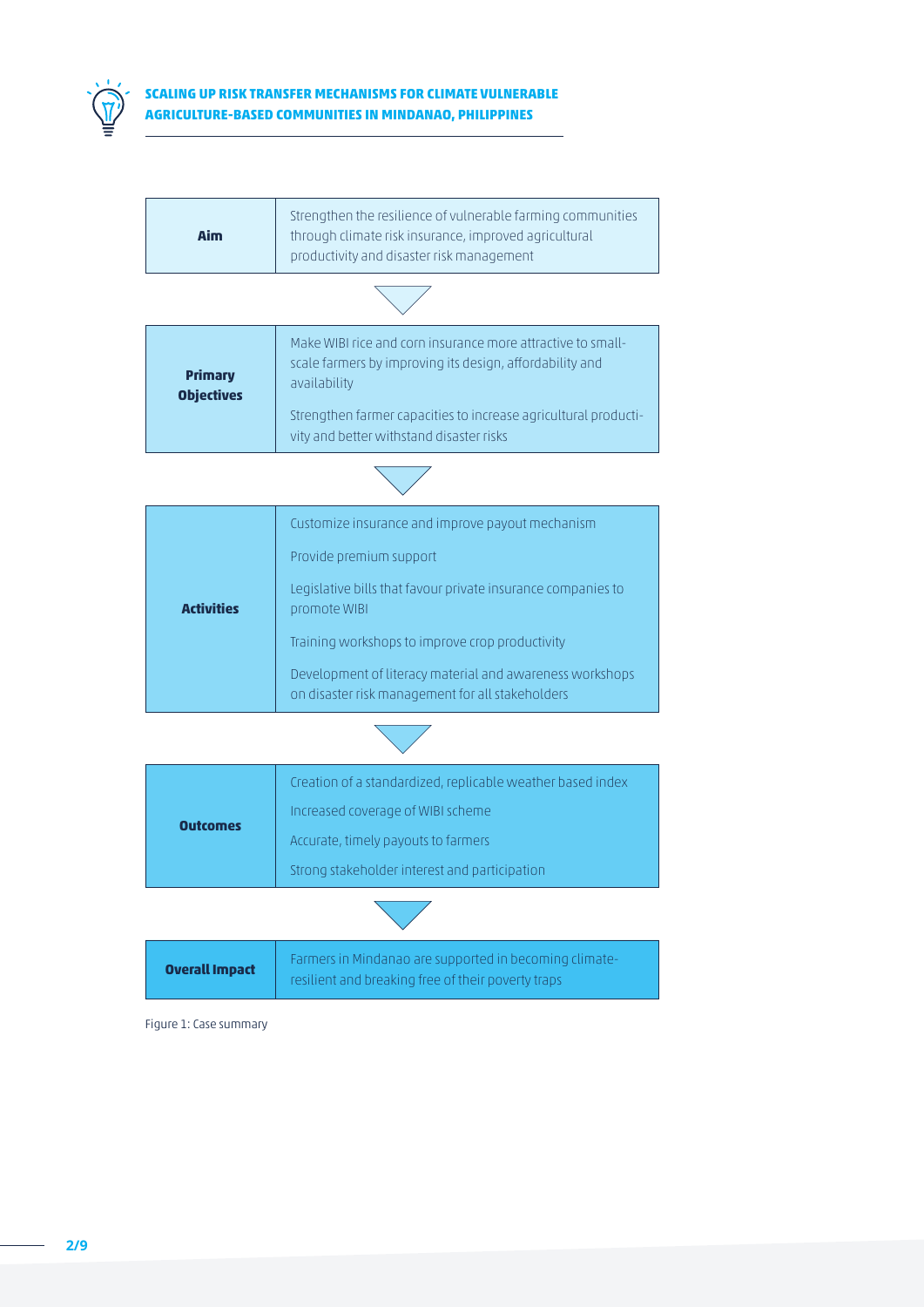**BACKGROUND:** \_\_\_\_\_\_\_\_\_\_\_ The Philippines is one of the most disaster-prone countries in the world. It is regularly impacted by typhoons, heavy precipitation and flooding, which pose major threats to lives and livelihoods. Future projections on climate change point to an increase in climate hazards such as extreme weather events and to greater rainfall variability. This puts lives and livelihoods increasingly at risk.

> One of the communities most affected by these climate risks are farmers. Their reliance on non-resilient crops, use of pesticides or herbicides and other anthropogenic stressors, such as changes in rainfall patterns, can lead to major livelihood losses. The economic impacts of natural disasters on this community and the country at large can be huge. Agriculture accounts for 8.5 percent of GDP and provides employment to about 10.3 million people (PSA 2018). Thus, there is a need for adaptation solutions that take into account local conditions in order to better prepare Filipino farmers for the impacts of climate change. In this context, adequate insurance schemes have been identified as a valid adaptation solution.

> To reduce the farmers' vulnerability to intensifying natural disasters and increasing rainfall variability, the PCIC, with support from UNDP, launched the "Scaling Up Risk Transfer Mechanisms for Climate Vulnerable Agriculture-Based Communities in Mindanao" project in 2014. The project sought to:

a) expand the uptake of a pilot-tested weather index-based insurance (WIBI) to 2,000 agricultural households in two regions on the island of Mindanao;

b) create awareness among the farmers to improve agricultural productivity and local disaster risk management.

Mindanao was chosen as the implementation area of the project because it is the "food basket" of Philippines, and, thus, critical to the country's food security. It is also one of the poorest regions in the Philippines, with a high prevalence of small-scale farmers who depend on agriculture for their livelihoods.

The project was delivered through a collaboration between the government-owned PCIC and numerous other public and private stakeholders. Its key goal was to make previously pilot-tested (index-based) rice and corn insurance more attractive to small-scale farmers by improving the design, affordability and availability of these insurances. In addition, the Mindanao project sought to strengthen the capacities of farmers in the target area, increase agricultural productivity and better withstand disaster risks. To this end, the project conducted training workshops, stakeholder meetings and distributed awareness material in 30 districts (~85,000 individuals) in order to exchange ideas and raise awareness on productivity-enhancing measures and disaster risk management.

Weather index-based insurances (WIBI) are a promising tool to reduce the financial impacts of weatherrelated hazards. However, they have not been very popular among farmers. Some of the reasons for the limited uptake have been the complexity of the products and the "basis risk" inherent to index-based insurances.

Index-based insurances pay out on the basis of the performance of an index or model rather than on actual losses. Simply put, the policyholders get a payout when specific weather conditions – such as the amount of rainfall in a specific geographic area – fall outside of predefined parameters. The advantage of index-based insurance is that it allows for quick payouts and cheaper premiums. In contrast to traditional insurances, the insurance company does not need to send a loss adjuster to 'ground zero' for checking and verifying claims. This saves time and money. The downside is, however, that the index or model requires a large number of data points, without which it may not always match the actual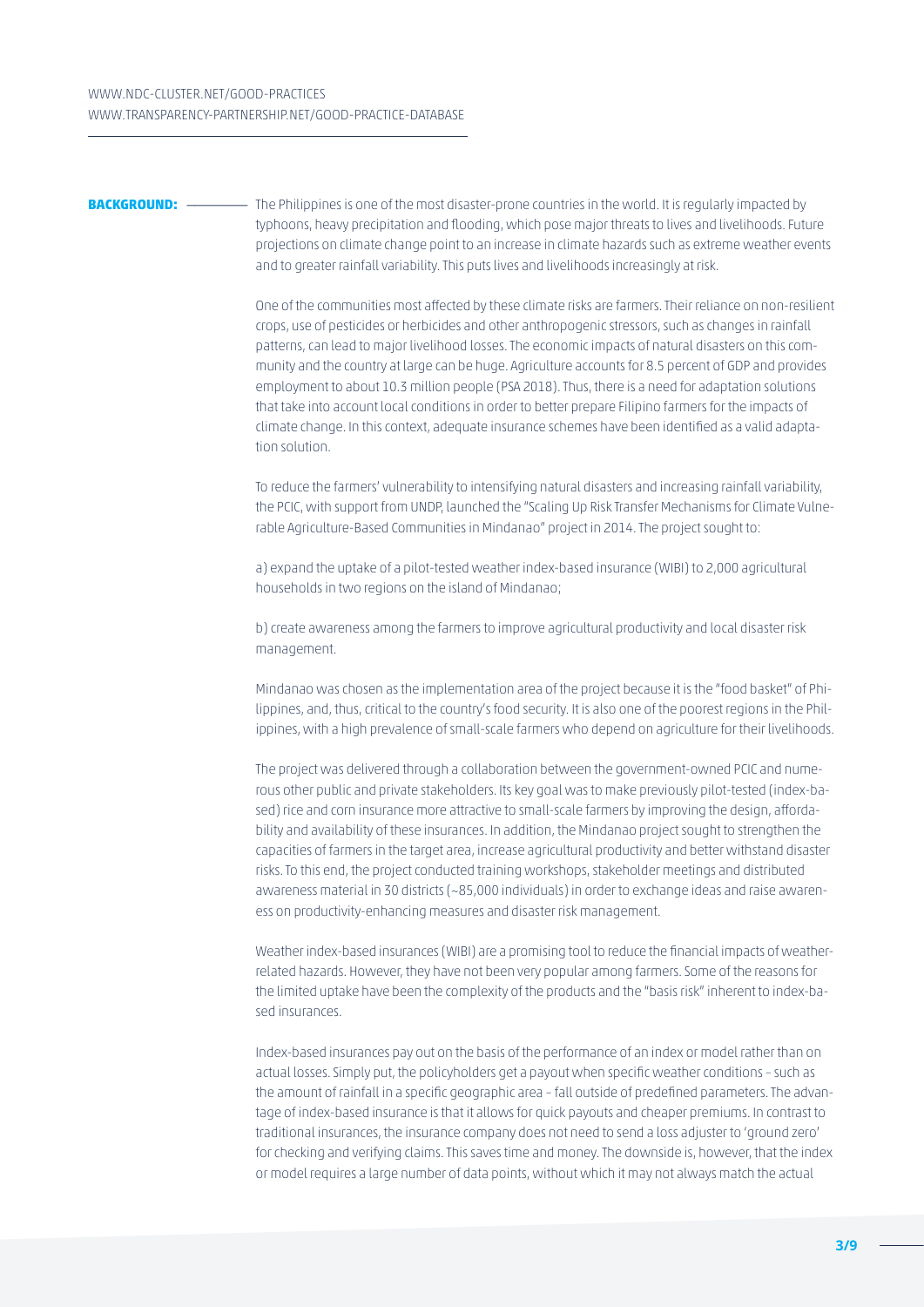

situation on the ground. This may lead to a situation where farmers may receive no payouts despite experiencing significant crop losses. This problem is called "basis risk" and is typically related to modelling errors, insufficient data inputs and/or the paucity of weather stations to measure the threshold values. Basis risk often undermines trust in these products and, thus, their uptake.

- **ACTIVITIES:** \_\_\_\_\_\_\_\_\_\_\_ Several activities were conducted to enhance the uptake of a pilot-tested weather index-base insurance (WIBI), to improve agricultural productivity and to raise awareness of disaster risk management – the main goals of the project.
	- **· ENHANCING THE UPTAKE OF WIBI:** To stimulate the uptake of the insurance, the project team tailored the available index-based rice and corn insurances to local needs, improved the underlying payout mechanism of the insurance, provided premium support, set a number of regulatory and fiscal incentives for the private sector to provide the insurance and created awareness among farmers to increase insurance literacy.
	- **· PRODUCT CUSTOMIZATION:** During the pilot phase and the project at large, meetings were conducted by the WIBI development team to understand the issues faced in implementing the insurance schemes. In addition, several willingness-to-pay (WTP) surveys were conducted to find out how much farmers would be able and willing to pay for the insurance. These were then used to customize the insurance to better meet the needs of the farmers.
	- **· INDEX IMPROVEMENT:** The Philippine Rice Research Institute (PhilRice) incorporated water requirements of rice and corn crops, soil percolation rate, drought-related crop stress, as well as historic rainfall levels for the region, to develop a more tailored and improved index with more reliable thresholds. The project team used data from 60 weather stations, with another 70 stations to be added soon. The certified rainfall data from the index were released every 10 days instead of once a month. This improved the transparency and accuracy of the index and ensured timely payments to affected farmers.
	- **· PREMIUM SUPPORT:** In order to stimulate public interest in the WIBI scheme, the Government of Philippines subsidized the premiums for all farmers who wanted to participate.
	- **· REGULATORY AND FISCAL INCENTIVES:** Apart from collaborating with a few Local Government Units (LGUs), PCIC does not have enough of a presence in Mindanao for widespread promotion of WIBI. Therefore, private sector engagement had to be created. For this to materialise, the government guaranteed to cover all WIBI-related liabilities experienced by private insurers. A Memorandum of Agreement was signed between PCIC and three Financial Service Providers (Bukidnon Cooperative Bank, King Cooperative and Cooperative Bank of Misamis Oriental). This allowed farmers who had accounts with these three banks to easily enrol in the scheme, thereby improving the spread of the scheme across the districts.
	- **· INSURANCE LITERACY:** Workshops were conducted to increase awareness on the functioning of the insurance schemes and agricultural best practices.
	- **· INCREASING AGRICULTURAL PRODUCTIVITY:** To improve local capacities to increase agricultural productivity, the project held several meetings with all stakeholders to encourage them to share their experiences about enhancing productivity in agriculture and better managing disaster risks. The farmers were provided with software that used soil type, fertilizer use and crop variety to determine the best agricultural practices for farm plots. The Climate Change Commission, set up by the President of the Philippines as part of the country's Climate Change Act (2009), subsequently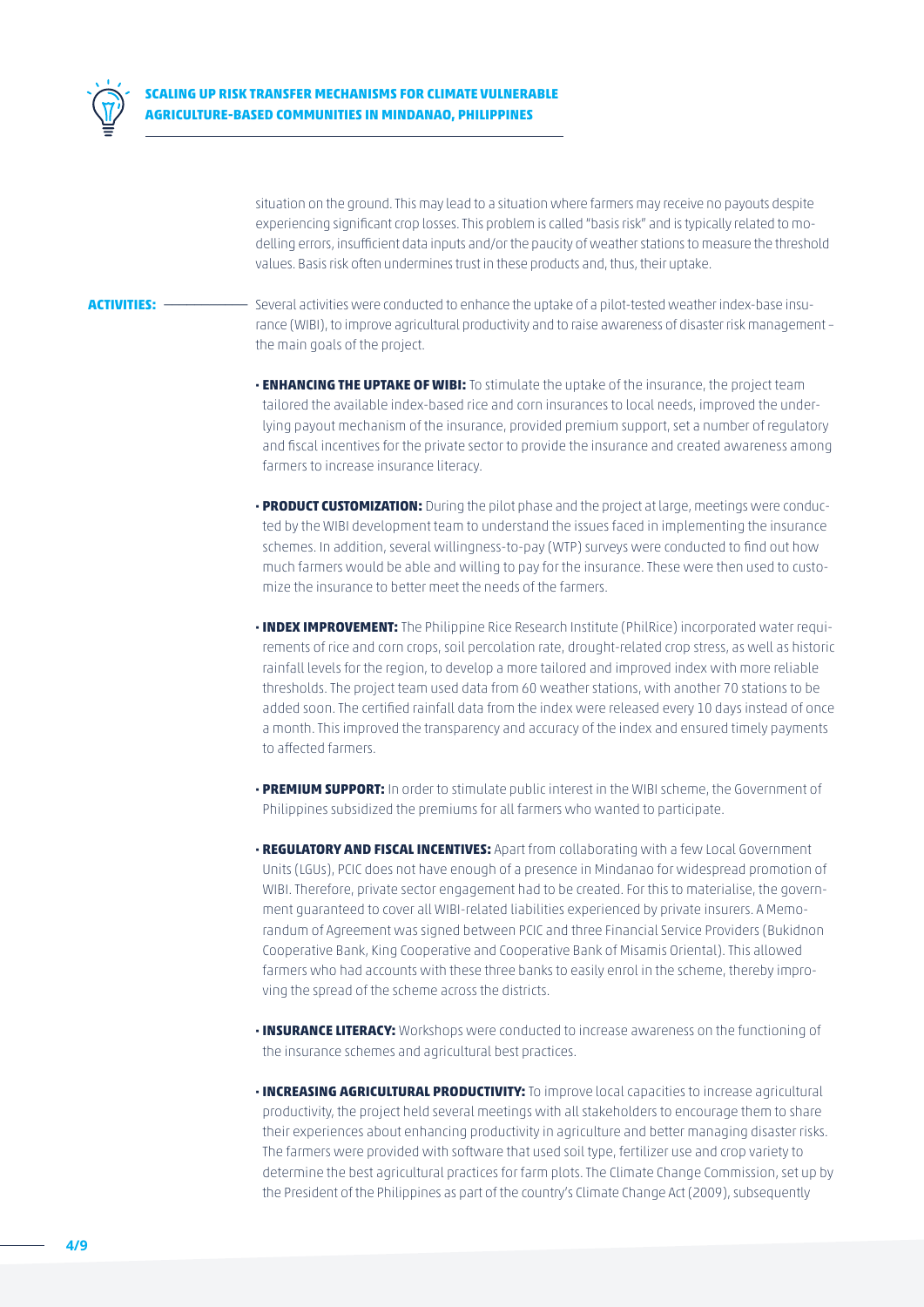|                                           | trained 606 farmers on the negative impacts of pesticides and herbicides. During the project<br>period, crop yield and poverty reduction were assessed to see how these activities had helped<br>farmers in increasing productivity.                                                                                                                                                                                                                                                                                                                                                                                                                                                                                                                                                                                                                            |
|-------------------------------------------|-----------------------------------------------------------------------------------------------------------------------------------------------------------------------------------------------------------------------------------------------------------------------------------------------------------------------------------------------------------------------------------------------------------------------------------------------------------------------------------------------------------------------------------------------------------------------------------------------------------------------------------------------------------------------------------------------------------------------------------------------------------------------------------------------------------------------------------------------------------------|
|                                           | . CREATING AWARENESS OF DISASTER RISK MANAGEMENT: 21 districts were trained and made<br>aware of disaster risk reduction and climate change adaptation, with sessions being held on the<br>basics of natural hazards and climate change, on how to assess vulnerability, and on the inter-<br>relationship between disasters, climate change and development. Some of the participants<br>completed the Training Of Trainers (TOT) at the Enhanced Climate-Smart Farmers' School, and went<br>on to make farmers in their region aware of how to improve climate resilience to natural disas-<br>ters. The Project Management Office (PMO), headed by PCIC, conducted inter-agency workshops<br>for all WIBI-Mindanao project partners to prepare standardized knowledge products that could be<br>distributed to farmers in order to increase their awareness. |
| <b>INSTITUTIONS</b><br><b>INVOLVED: -</b> | The project was implemented by the Philippine Crop Insurance Corporation (PCIC). The project struc-<br>ture included a Project Board, a Project Management Office (PMO) and Responsible Parties (inclu-<br>ding the Philippine Rice Research Institute, PAGASA, Department of Agriculture, Agricultural Credit<br>Policy Council, Agricultural Guarantee Fund Pool, Climate Change Commission, Agricultural Training<br>Institute) which were engaged to provide technical expertise for the project.                                                                                                                                                                                                                                                                                                                                                           |
|                                           | The Project Board was responsible for making management decisions for the project, as well as<br>providing supervision and strategic guidance. It was comprised of representatives from the Depart-<br>ment of Agriculture, PCIC, UNDP, the Climate Change Commission and the National Economic and<br>Development Authority.                                                                                                                                                                                                                                                                                                                                                                                                                                                                                                                                   |
|                                           | <b>COOPERATION WITH:</b> —— The project was developed and implemented with support from UNDP and GEF, with UNDP also<br>providing technical and operational expertise.                                                                                                                                                                                                                                                                                                                                                                                                                                                                                                                                                                                                                                                                                          |
| <b>FINANCE:</b>                           | The Government of Philippines co-financed the project through a guarantee coverage of USD<br>14.65 million. The administrative and other project-related costs, including that of the PMO, were<br>supported by UNDP-Philippines through a grant of USD 1.6 million. USD 1.05 million was added by<br>GEF's Special Climate Change Fund (SCCF), which was used to spread awareness about disaster risk<br>management.                                                                                                                                                                                                                                                                                                                                                                                                                                           |
|                                           | IMPACT OF ACTIVITIES: — • IMPROVED AWARENESS: The project improved awareness among farmers about climate change<br>induced disasters, and trained them in climate adaptive strategies to make their production more<br>resilient to climate change. Large-scale farmers saw an increase in agricultural yield following the<br>Rice Crop Manager training and the enrolled farmers also saw a notable decrease in crop damage<br>in years where WIBI payouts were not given.                                                                                                                                                                                                                                                                                                                                                                                    |
|                                           | <b>· HIGHER AGRICULTURAL PRODUCTIVITY AND SOCIAL CO-BENEFITS:</b> By September 2016, 103 farmers<br>had received payouts amounting to PHP 900,000 (approx. USD 16,755) (UNDP, 2016). The payouts<br>allowed farmers to buy seeds and fertilizer, leading to higher crop yield. They also used the pay-<br>outs to pay for food and education for their children, leading to nutritional augmentation and a<br>better future for the latter.                                                                                                                                                                                                                                                                                                                                                                                                                     |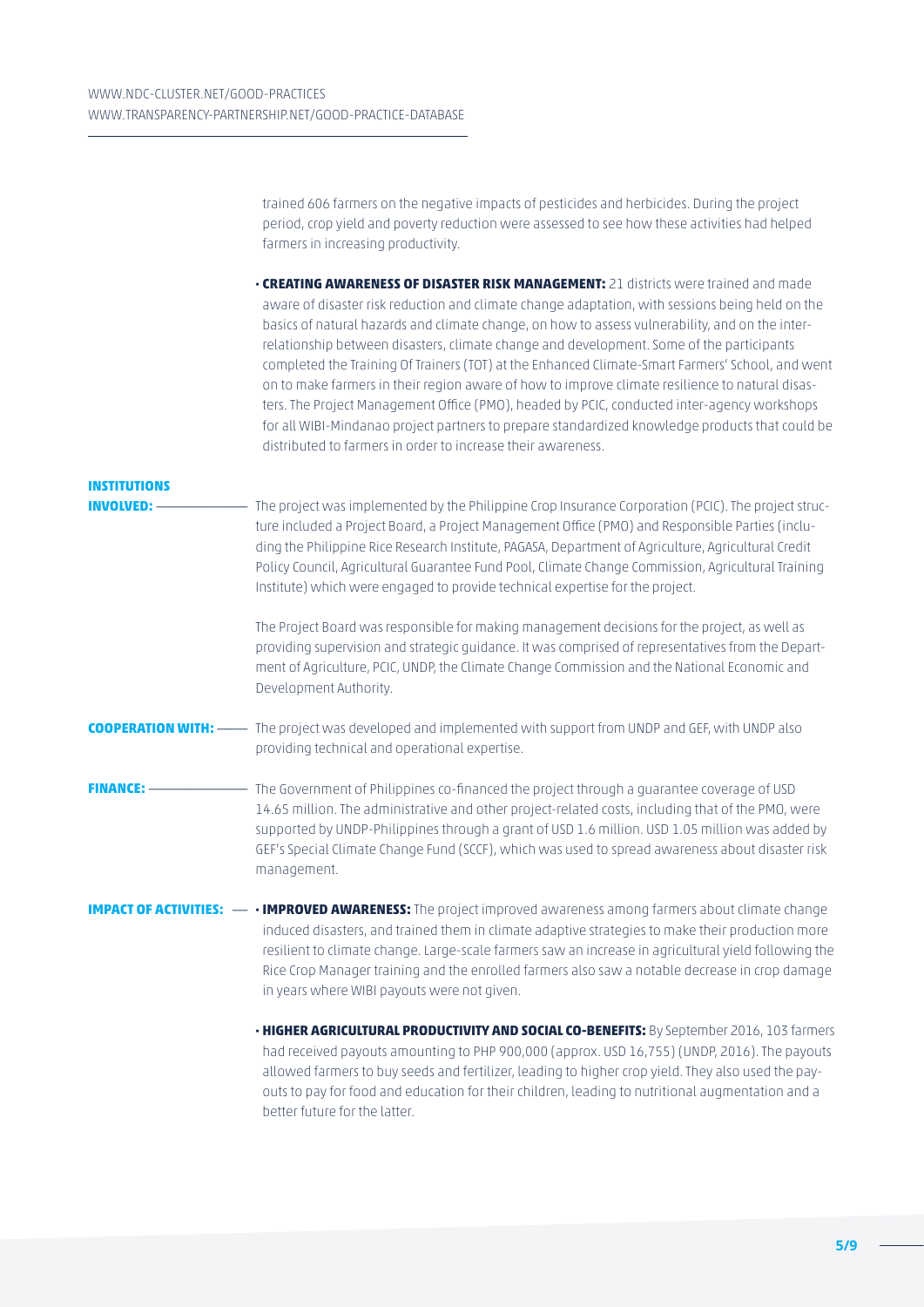

- **· POLITICAL SUPPORT:** The successful engagement of the project stakeholders in working towards an effective and replicable product led to enhanced interest from both the Congress and the Senate of Philippines in the process of rolling out the WIBI product across the country. In 2016, Congressman Yap supported the recapitalization of PCIC from PHP2 billion (approx. USD 36,967,560) to PHP 10 billion (approx. USD 184,837,800) (UNDP, 2016). This will allow PCIC to take on all WIBI-related liabilities, thereby reducing the risk for private insurance companies that promote the WIBI scheme. The high level of government interest has strengthened the roll-out of the next phase of the project, where the WIBI scheme will be scaled up to include other regions.
- **· ENHANCED REPLICABILITY:** Due to the indexing protocol created by PhilRice, a standardized index for rice and corn has been created, which can be easily replicated across the country. Studies have also been conducted to include other crops as well as more varieties of rice and corn.

## **WHY IS IT**

- **GOOD PRACTICE:** \_\_\_\_\_\_\_ **· EFFECTIVENESS:** The project played a significant role in establishing WIBI as an effective risk transfer mechanism. This was done by engaging small farmers, Financial Service Providers, Local Government Units, and other stakeholders in working towards the project outcomes, as well as promoting policy changes that amend the regulations concerning crop insurance. It created a strong collaboration between PCIC and other government agencies, which will be particularly important in sustaining the program during the national roll-out. More broadly, its activities have enhanced the country´s resilience to climate change.
	- **· SCIENCE-BASED:** As part of this project, scientific studies were conducted to create an indexing protocol and to build an understanding of the crop water requirement, the soil percolation rate and the stress due to droughts. Based on a variety of climate and soil parameters, an accurate index was created that could correctly measure weather-related crop damage. This increased the credibility of the index, while ensuring that it was an accurate representation of ground reality. Because the payouts were based on scientifically determined data instead of ground checks by insurance agents, the error was reduced. Farmers were thus able to receive faster payouts that were of the amount they deserved.
	- **· SUSTAINABLE DEVELOPMENT BENEFITS:** The project positively impacted the overall economic as well as the social well-being of farmers. The increase in yield meant that farmers became financially stronger. The payouts received in flood/drought years helped the farmers buy crop inputs and seeds for the next cropping season. In certain cases, the payouts were immediate enough for the farmers to salvage the current crop season. The money was also used to supplement their basic requirements and buy food and pay for their children's school. Thus, the project also indirectly contributed to enhanced social living standards and development, for example through securing the education of the next generation of Filipinos.
- **SUCCESS FACTORS:** \_\_\_\_\_\_ **· STAKEHOLDER ENGAGEMENT:** The project was based on Memorandums of Agreement (MoA), which were drafted and signed by all project partners. They ensured the roles and requirements for each party were well-defined, leading to stronger and more effective collaboration and a good overall process. Notably, the commendable management also contributed to attaining all objectives and addressing additional research gaps. The farmers were able to provide inputs and experiences during Board meetings, leading to a better common understanding of different actor perspectives in the project. A number of participatory workshops ensured that farmers understood the WIBI system and were aware of its benefits.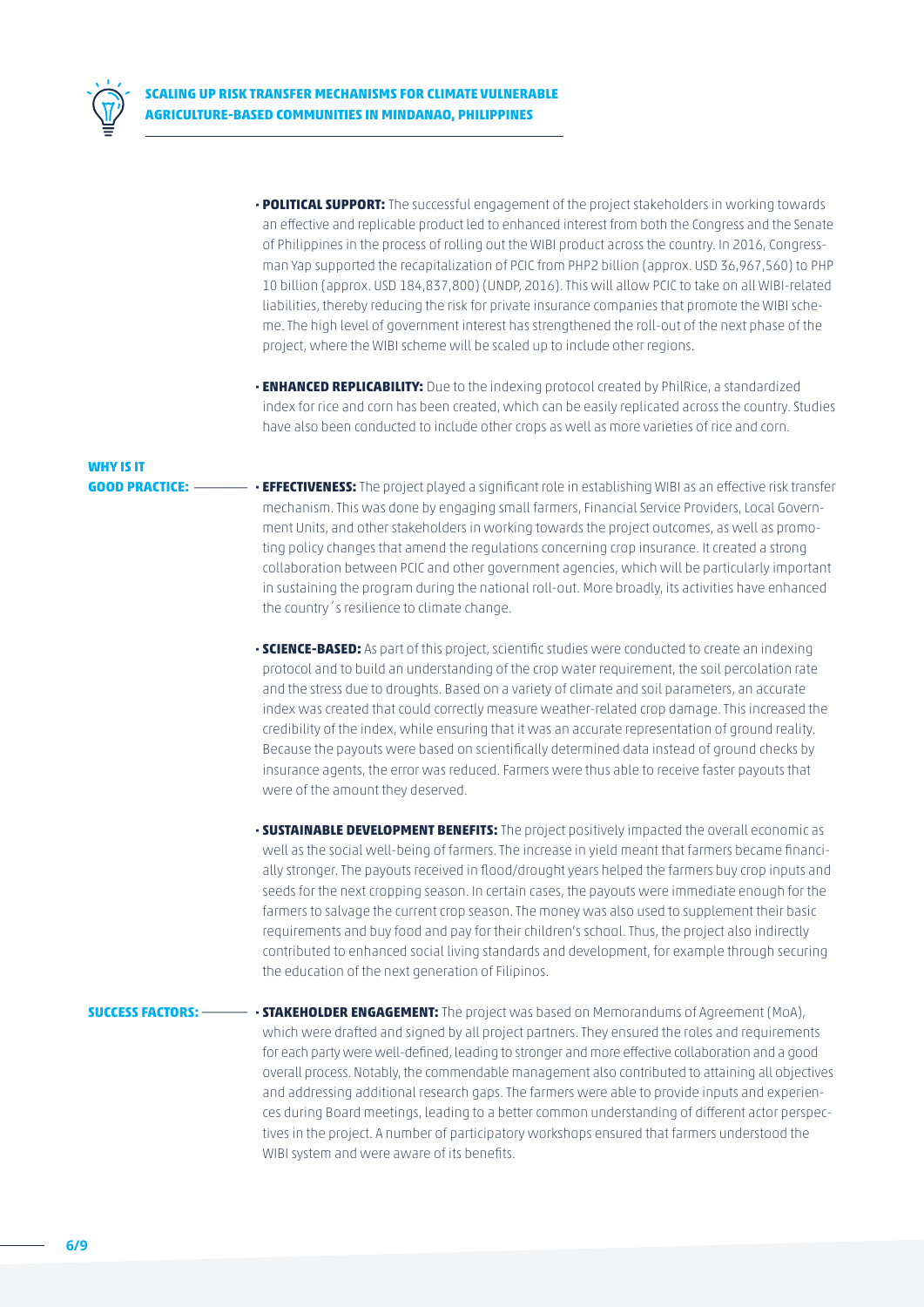**· MEASURABLE, RELIABLE AND TRANSPARENT DATA:** The WIBI index was kept simple enough so the farmers could understand it, and workshops were conducted to train them in reading the index and making them aware of weather-based insurance schemes and agricultural best practices. In addition, the Insurance Commission (IC) was only able to approve of WIBI if the data that was used to create the index was made available to the public, so that the insured parties had a way of validating it and checking the real-time weather conditions for their region against the index. Farmers were introduced to best practices to manage emergency situations such as natural calamities, as well as to enhance their agricultural production. These strategies improved the transparency of the index and the insurance scheme. As a result, the farmers' trust and acceptability of the index based scheme increased. The target of enrolling 2000 farmers in the WIBI scheme was achieved by the project within two years.

## **OVERCOMING BARRIERS /**

### **CHALLENGES:** \_\_\_\_\_\_\_\_\_ **WHAT WERE THE MAIN BARRIERS / CHALLENGES TO DELIVERY?**

**INFORMATION:** The farmers, Financial Service Providers and other implementing partners had no or limited understanding of the WIBI scheme.

**TECHNICAL:** Basis Risk: Index-based payouts led to a mismatch between modelled and actual losses.

#### **HOW WERE THESE BARRIERS / CHALLENGES OVERCOME?**

- **·** Several workshops were conducted to promote literacy. In addition, PR materials and project progress reports were created.
- **·** The Insurance Commission held meetings with private insurance players to increase awareness about the WIBI scheme and encourage their participation in rolling out the scheme across the country.
- **·** Only farms within a 20 km radius of a weather station were offered the WIBI insurance scheme. This ensured that all farmers were close enough to the weather station, so that the data which fed into the index was accurate enough to reflect reality on the ground.
- **·** Farmer workshops helped creating awareness about the index parameters and how to validate it.
- **LESSONS LEARNED:** \_\_\_\_\_ **· COMMUNICATE IN THE LOCAL LANGUAGE:** The awareness and capacity building should be conducted in the local language. This was not the case in this project and so proved to be a barrier to understanding and disseminating information about the project to farmers.
	- **· USE STAKEHOLDER INPUTS TO IMPROVE THE PROJECT:** The WIBI-Mindanao project constantly refined the index based on inputs from its stakeholders during the Board Meetings. This created a more robust index and increased the farmers' trust in the scheme as a result of their participation in the process.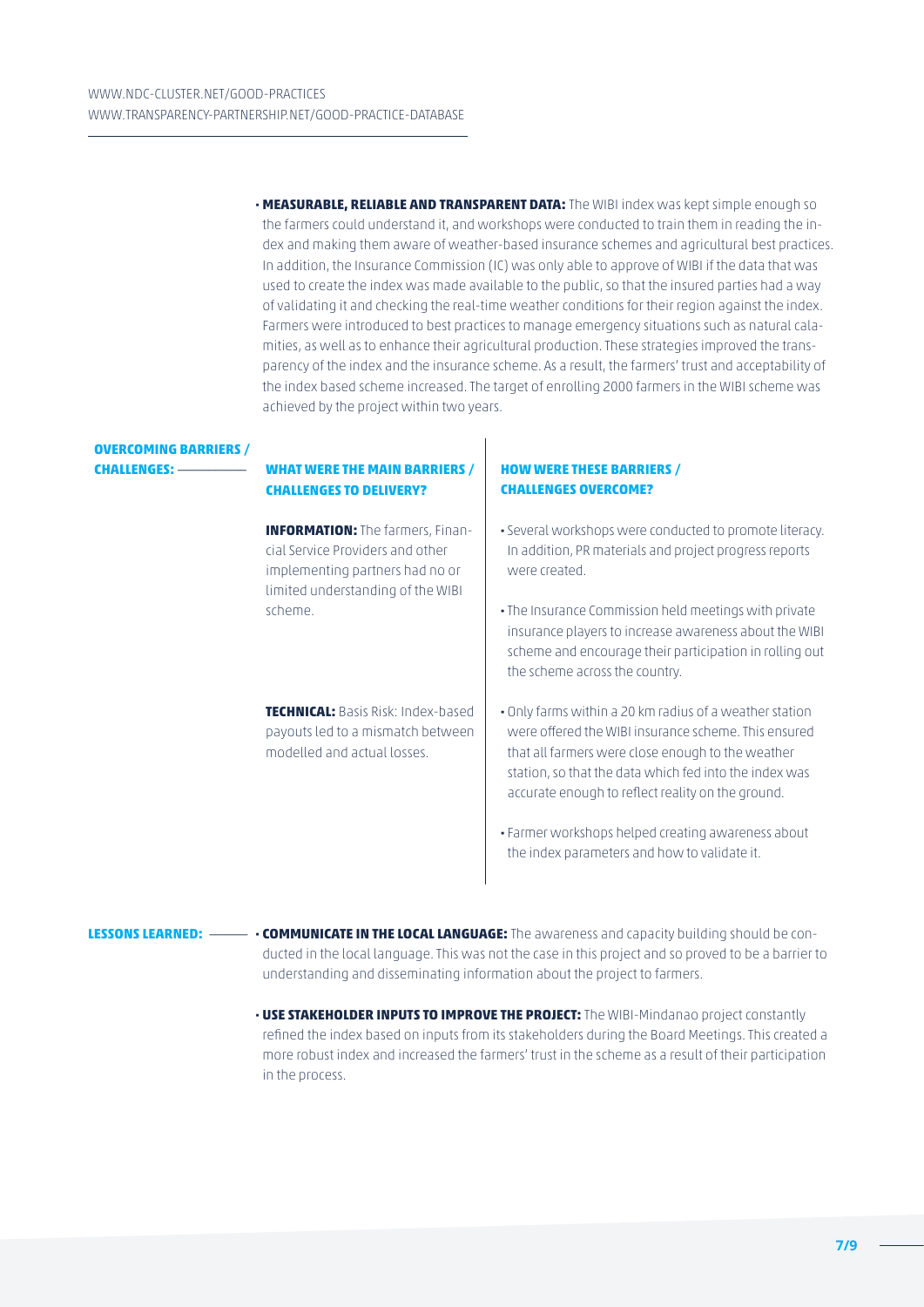

| <b>HOW TO REPLICATE</b>                   |                                                                                                                                                                                                                                                                                                                                                                                                                                                                                                                                 |
|-------------------------------------------|---------------------------------------------------------------------------------------------------------------------------------------------------------------------------------------------------------------------------------------------------------------------------------------------------------------------------------------------------------------------------------------------------------------------------------------------------------------------------------------------------------------------------------|
| THIS PRACTICE:                            | The project is likely to soon be followed by a Phase II, in which the Government of Philippines and<br>PCIC will replicate the project, expand the geographical coverage of WIBI and include more types of<br>crops besides rice.                                                                                                                                                                                                                                                                                               |
|                                           | . CONDUCT ASSESSMENT STUDIES: It is essential to conduct a variety of studies on index develop-<br>ment, especially to assess the crop water requirement, historic rainfall, willingness to pay pre-<br>miums, reinsurance potential, and impacts of WIBI on crop yield and income in order to create a<br>robust and credible index that is tailored to the needs of a specific region and crop type.                                                                                                                          |
|                                           | $\cdot$ CREATE STRONG ENGAGEMENT AND PARTNERSHIPS WITH THE RELEVANT STAKEHOLDERS: This<br>was vital for the effectiveness and deployment of the WIBI insurance in its initial phase. Hence,<br>while replicating, the implementers should plan on how to best involve the Local Government<br>Units, local finance providers and other stakeholders from the start of the project, to provide insti-<br>tutional support, while ensuring that all stakeholder roles are properly defined through Memo-<br>randums of Agreement. |
|                                           | • <b>ENCOURAGE PRIVATE SECTOR PARTICIPATION:</b> There should also be a provision of regulatory-ba-<br>sed incentives for private insurance players to encourage their interest in supporting the scheme.<br>This will require strong political support from the government and will ultimately enhance the<br>reach of the scheme.                                                                                                                                                                                             |
| <b>CONTACT FOR</b><br><b>ENQUIRIES: -</b> | Mr. Yusuke Taishi, Regional Specialist for Climate Change Adaptation, UNDP,<br>yusuke.taishi@undp.org                                                                                                                                                                                                                                                                                                                                                                                                                           |
| <b>FURTHER KEY</b><br><b>RESOURCES:</b>   | Arquiza, R. M. R. (2018). Terminal Evaluation Final Report. Scaling-up Risk Transfer Mechanisms for<br>Climate Vulnerable Agriculture-based Communities in Mindanao "Weather Index-Based Insurance<br>(WIBI) Mindanao Project". UNDP-GEF Report.<br>Available at: https://erc.undp.org/evaluation/evaluations/detail/9109                                                                                                                                                                                                       |
| WEBSITES                                  | · UNDP about Weather Index Based Insurance Mindanao Project Documents: http://www.ph.undp.<br>org/content/philippines/en/home/library/environment_energy/WIBINewsletter.html                                                                                                                                                                                                                                                                                                                                                    |
|                                           | · UNDP about Enabling Regions 10 and 11 to Cope with Climate Change (Project Climate Twin<br>Phoenix): http://www.ph.undp.org/content/philippines/en/home/operations/projects/environ-<br>ment_and_energy/TwinPhoenix.html                                                                                                                                                                                                                                                                                                      |
|                                           | · The Philippine Crop Insurance Corporation (PCIC): http://pcic.gov.ph/                                                                                                                                                                                                                                                                                                                                                                                                                                                         |
|                                           | <b>CASE STUDY AUTHOR:</b> — Rohini Rangarajan and Tamiksha Singh (TERI)                                                                                                                                                                                                                                                                                                                                                                                                                                                         |
| <b>CASE STUDY</b>                         |                                                                                                                                                                                                                                                                                                                                                                                                                                                                                                                                 |
|                                           | <b>EDITED BY:</b> ------------------ Nikolas Scherer, Helen Burmeister, Tobias Hausotter (adelphi)                                                                                                                                                                                                                                                                                                                                                                                                                              |